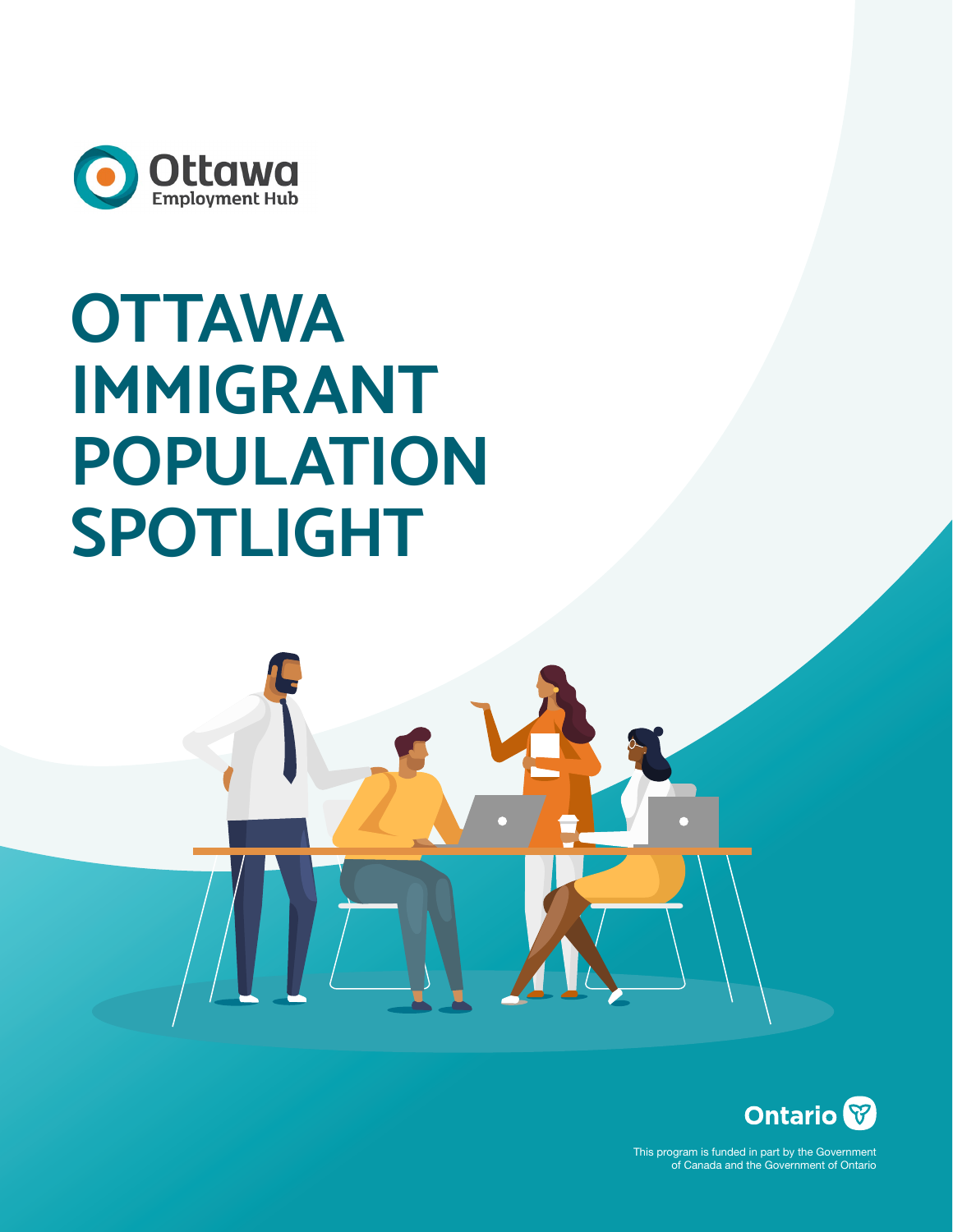# **IMMIGRANT LABOUR POOL IN OTTAWA**

# **Ottawa Trends Unemployment Rates**

| Ottawa overall | <b>Immigrants</b> | <b>Newcomers</b><br>(past 5 years) | <b>Refuges</b><br>(past 5 years) |
|----------------|-------------------|------------------------------------|----------------------------------|
| 2006           | 2006              | 2006                               | 2006                             |
| 5.8%           | 7.2%              | 13.5%                              | N/A                              |
| 2011           | 2011              | 2011                               | 2011                             |
| 6.9%           | 8.1%              | 15.5%                              | N/A                              |
| 2016           | 2016              | 2016                               | 2016                             |
| 7.1%           | 8.0%              | 15.2%                              | 24.2%                            |

Ottawa has **higher** immigrant unemployment rates than Toronto and Ontario, this includes higher newcomer and refugee newcomer rates.

## **How Ottawa rates compared in 2016**

| Ottawa overall             | <b>Immigrants</b>    | <b>Newcomers</b><br>(past 5 years) | <b>Refuges</b><br>(past 5 years) |  |
|----------------------------|----------------------|------------------------------------|----------------------------------|--|
| 0.6 points<br><b>lower</b> | 0.5 points<br>higher | 2.6 points<br>higher               | 7.2 points<br>higher             |  |
| <b>THAN TORONTO</b>        |                      |                                    |                                  |  |
| 0.3 points<br><b>lower</b> | 3.8 points<br>higher | 2.5 points<br>higher               | 6.2 points<br>higher             |  |
| <b>THAN ONTARIO</b>        |                      |                                    |                                  |  |

### **Comparative Unemployment |** Population 15 and over ( Working age )

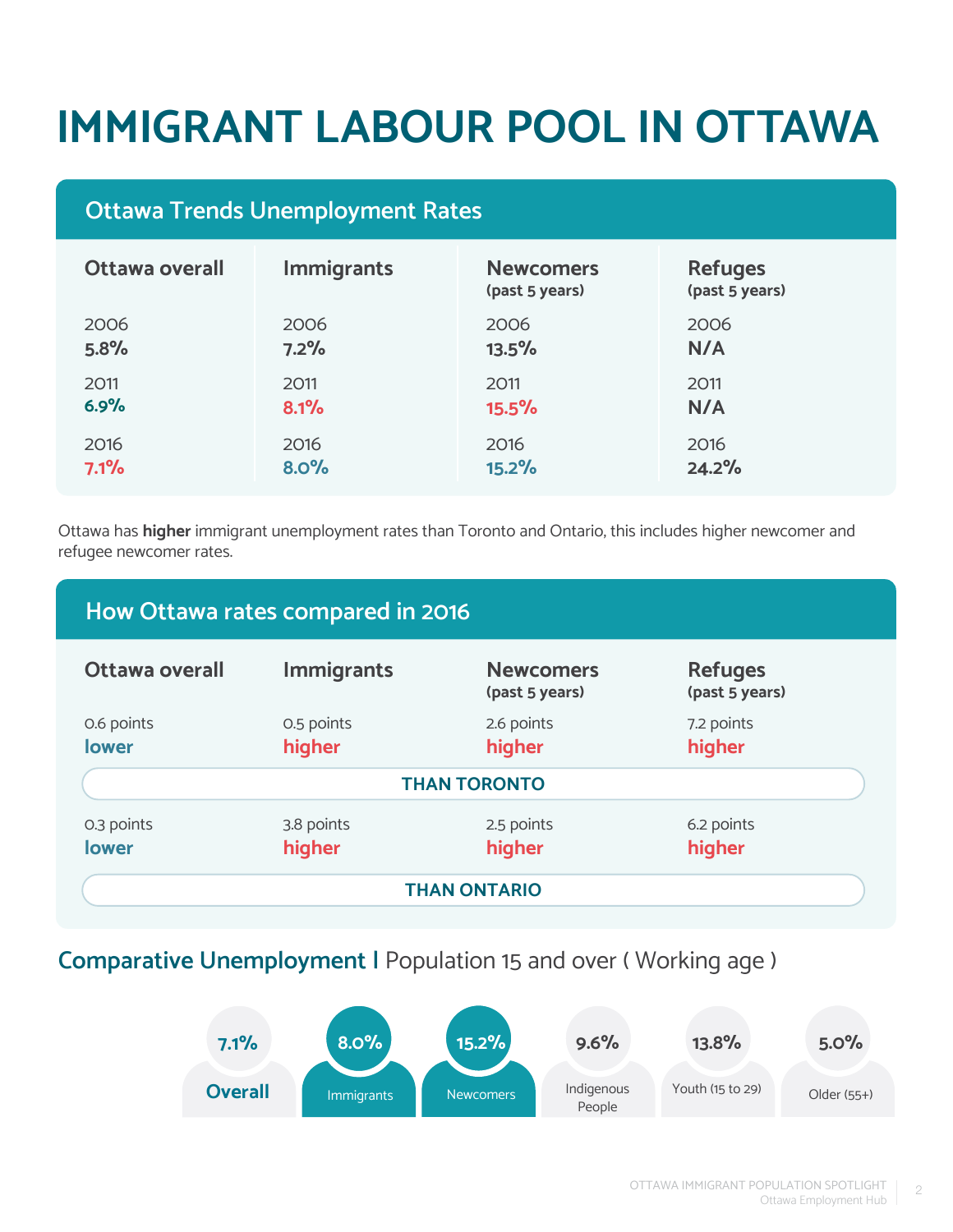Ottawa's immigrant labour pool of **208,695** has **132,200** participants in the labour force (a participation rate of 63.3% versus 69.4% for non-Immigrants).<sup>1</sup>

#### **A closer look at the Immigrant labour force in Ottawa (showing those who arrived between 1980 and 2016)2**



# **EMPLOYMENT AND UNEMPLOYMENT**

Labour force status by age, Immigrant population, Ottawa, 2016<sup>3</sup>

|                | In the labour<br>force | Employed | Unemployed | Not in the<br>labour force | Participation<br>rate | Employment<br>rate | Unemployment<br>rate |
|----------------|------------------------|----------|------------|----------------------------|-----------------------|--------------------|----------------------|
| 15 to 24       | 9,520                  | 7,260    | 2,265      | 8,640                      | 52.4%                 | 40.0%              | 23.8%                |
| 25 to 34       | 21,855                 | 19,665   | 2,185      | 5,045                      | 81.2%                 | 73.1%              | 10.0%                |
| 35 to 44       | 31,335                 | 29,110   | 2,230      | 6,005                      | 83.9%                 | 77.9%              | 7.1%                 |
| 45 to 54       | 38,370                 | 36,290   | 2,085      | 6,635                      | 85.3%                 | 80.6%              | 5.4%                 |
| 55 to 64       | 23,590                 | 22,185   | 1,405      | 10,190                     | 69.8%                 | 65.7%              | 6.0%                 |
| 65 to 74       | 6,605                  | 6,220    | 385        | 20,255                     | 24.6%                 | 23.2%              | 5.8%                 |
| 75 and<br>over | 920                    | 840      | 85         | 19,725                     | 4.5%                  | 4.1%               | 9.2%                 |

#### **Employment & training**  supports<sup>5</sup>

**10,635** unemployed immigrants in Ottawa in 2016; 2,002 newcomers\* were Employment Ontario clients \*EO uses the term 'newcomer'

which does not include all immigrants; EO newcomer data shown below

- **• 1,584** in Employment Service
- **• 358** in Literacy and Basic Skills program
- **• 31** in Apprenticeship
- **• 29** in Second Career program

#### **A closer look at landing periods**<sup>6</sup>

Unemployment rates **decrease** for immigrants in Canada longer

| Before 1981  | 4.6%  |
|--------------|-------|
| 1981 to 1990 | 4.9%  |
| 1991 to 2000 | 7.1%  |
| 2001 to 2005 | 9.3%  |
| 2006 to 2010 | 11.3% |
| 2011 to 2016 | 15.1% |
|              |       |

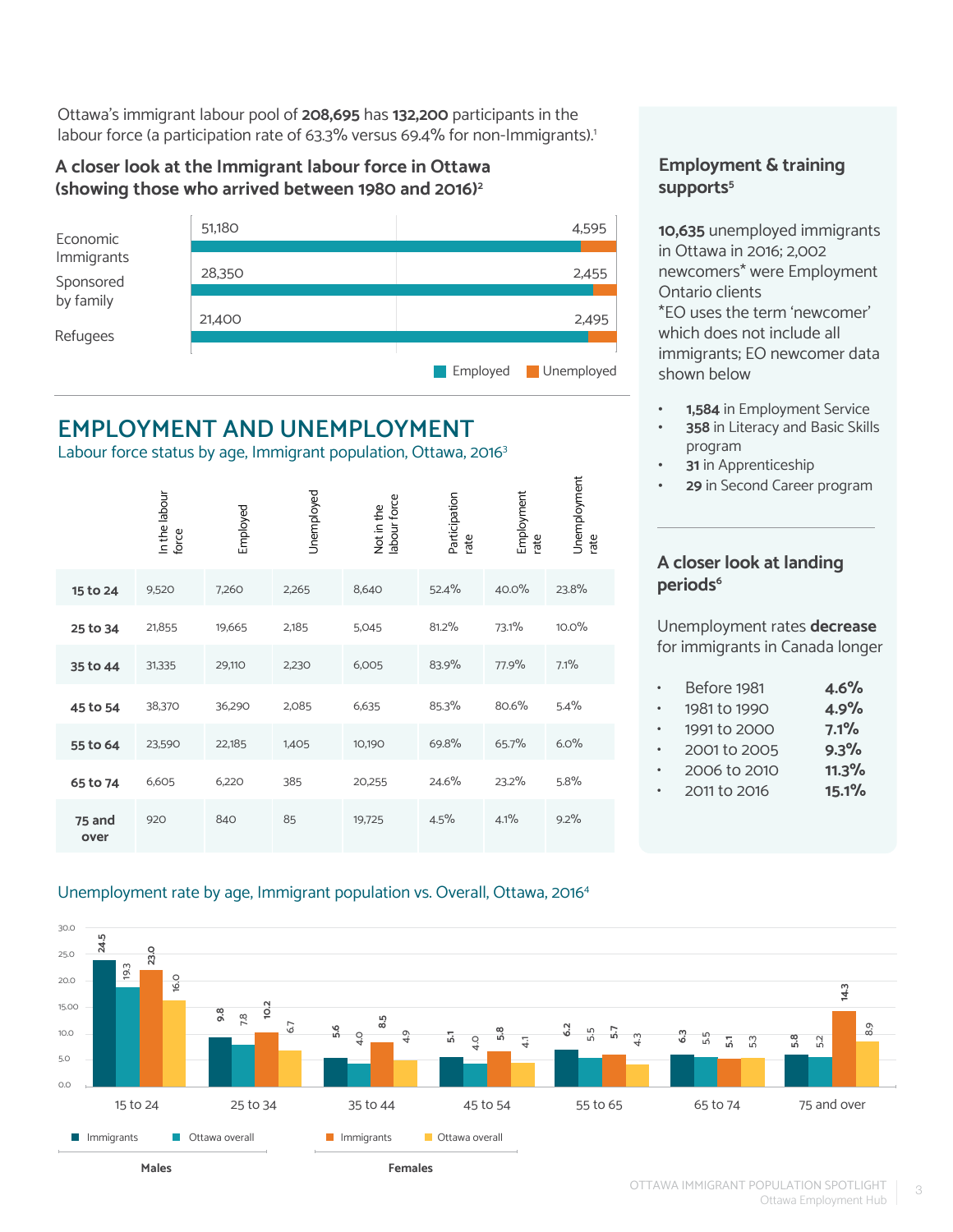

# **EDUCATIONAL ATTAINMENT & PROGRAMS OF STUDY**

 $\Box$ University certificate, diploma or degree at bachelor level or above

- College, CEGEP or other non-university certificate or diploma  $\mathbb{R}^3$
- Apprenticeship or trades certificate or diploma  $\Box$
- Secondary (high) school diploma or equivalency certificate
- No certificate, diploma or degree

#### **A closer look at those with no post- secondary completion7**

The immigrant unemployment (UE) rate is similar to that of the overall population when looking at those with no postsecondary credentials.

| No Post-<br>Secondary<br>Completion | %<br>of pool | UE<br>rate |
|-------------------------------------|--------------|------------|
| Ottawa overall                      | 37%          | $11.4\%$   |
| <b>Immigrants</b>                   | 33%          | 12.6%      |
| Economic<br>(Primary)               | 10%          | 3.4%       |
| Economic<br>(Secondary)             | 30%          | 18.8%      |
| Sponsored<br>by family              | 38%          | 9.5%       |
| Refugees                            | 47%          | $13.7\%$   |

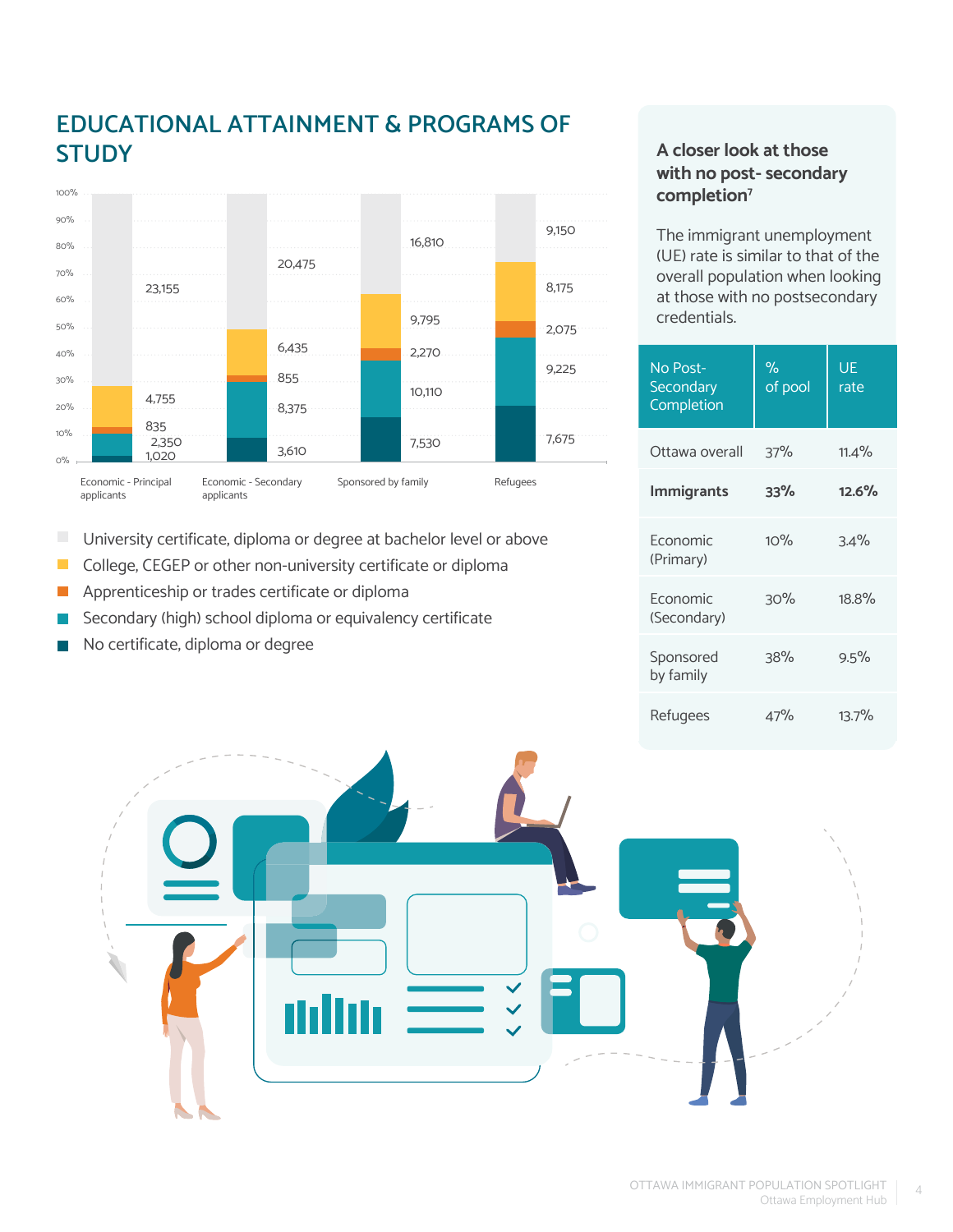# **PROGRAMS OF STUDY AND WORK STATUS**

The table below shows the number of immigrants with and without postsecondary credentials in Ottawa, as well as field of study for those with postsecondary credentials. It also looks at the percentage of those individuals working at the time of the 2016 Census and compares that to the overall Ottawa population.

|                                                         | Postsecondary<br>educational<br>attainment | <b>Number</b><br>employed | Percentage<br>employed |                          |
|---------------------------------------------------------|--------------------------------------------|---------------------------|------------------------|--------------------------|
| <b>Field of study</b>                                   | <b>Immigrants</b>                          | <b>Immigrants</b>         | <b>Immigrants</b>      | <b>Ottawa</b><br>overall |
| Total (all levels of education)                         | 208,695                                    | 121,565                   | 58%                    | 63%                      |
| No postsecondary<br>certificate, diploma or dgree       | 68,670                                     | 27,920                    | 41%                    | 48%                      |
| <b>STEM</b>                                             | 46,195                                     | 32,700                    | 71%                    | 73%                      |
| Science and science<br>technology                       | 11,600                                     | 7,290                     | 63%                    | 69%                      |
| Engineering and engineering<br>technology               | 22,045                                     | 15,680                    | 71%                    | 73%                      |
| Mathematics and computer and<br>information science     | 12,550                                     | 9,725                     | 77%                    | 78%                      |
| <b>BHASE (non-STEM)</b>                                 | 93,830                                     | 60,940                    | 65%                    | 71%                      |
| Business and administration                             | 25,490                                     | 17,850                    | 70%                    | 72%                      |
| Arts and humanities                                     | 12,100                                     | 6,845                     | 57%                    | 67%                      |
| Social and behavioural<br>sciences                      | 16,380                                     | 10,950                    | 67%                    | 75%                      |
| Legal professions and studies                           | 2,855                                      | 1,940                     | 68%                    | 77%                      |
| Health care                                             | 16,475                                     | 11,230                    | 68%                    | 69%                      |
| Education and teaching                                  | 6,425                                      | 3,615                     | 56%                    | 63%                      |
| Trades, services, natural<br>resources and conservation | 14,100                                     | 8,520                     | 60%                    | 71%                      |

#### **Immigrants by Program of Study8**

Immigrants are more likely to have STEM education and less likely to have a trades completion

| <b>IMMIGRANTS</b> |                                                            | Ottawa overall                           |     |
|-------------------|------------------------------------------------------------|------------------------------------------|-----|
| 33%               | or degree                                                  | No postsecondary<br>certificate, diploma |     |
| 22%               | <b>STFM</b>                                                |                                          | 15% |
| 45%               | <b>BHASE (non-STEM)</b>                                    |                                          | 48% |
| 7%                | Trades, services,<br>natural resources<br>and conservation |                                          | 9%  |

#### **A closer look at gaps in Percentage working**

- For those with tradesrelated education, the employment rate of immigrants is **11 percentage points lower** than for the overall population
- The gap for those in **non-STEM**, which includes trades, was **6 points**, with the smallest gap seen in Health care (1%)
- The gap for those with **STEM** credentials is **2%**, with a 1% gap in Mathematics and computer and information science

5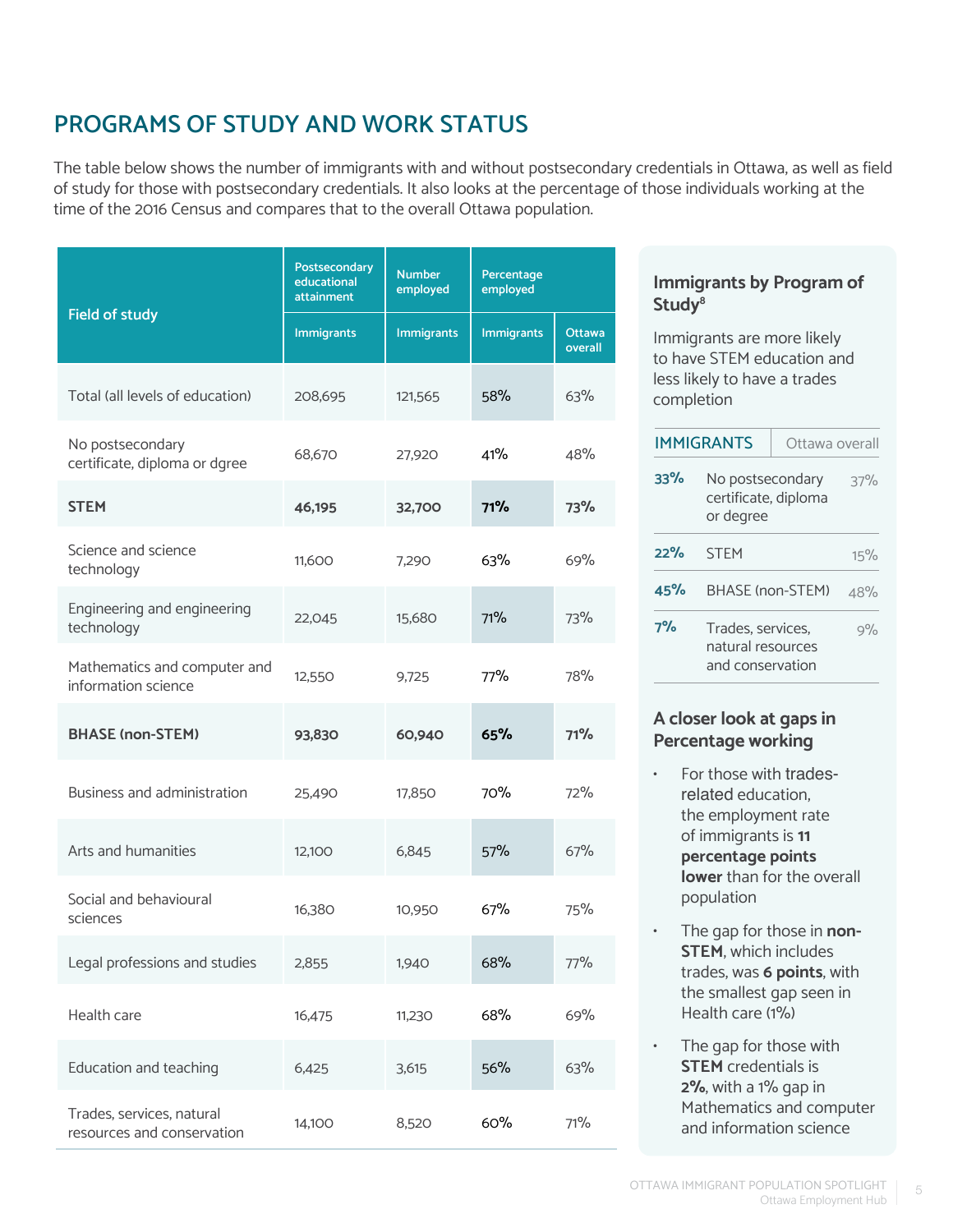# **WHERE IMMIGRANTS WORK IN OTTAWA (Industry Sectors)9**

The chart below and table included here show the industry sectors with more than 1,000 overall jobs in Ottawa; the chart shows the # of immigrants working in the sector at the time of the 2016 Census (May 2016) and the table shows the share of immigrants in the sector.

| <b>INDUSTRY SECTORS</b>                            |                                                                                                                                                                                                                                                                                                                                                                                                                                                                                        |                  | <b>NUMBER OF JOBS</b> |  |  |
|----------------------------------------------------|----------------------------------------------------------------------------------------------------------------------------------------------------------------------------------------------------------------------------------------------------------------------------------------------------------------------------------------------------------------------------------------------------------------------------------------------------------------------------------------|------------------|-----------------------|--|--|
|                                                    | <b>DISTRIBUTION OF</b><br><b>JOBS BY SECTOR</b><br><b>All workers</b><br>$\circ$<br>10,000<br><b>Immigrants</b><br>  370<br>$1\%$<br>14%<br>$O\%$<br>15%<br>200<br>5%<br>16%<br>4,000<br>3%<br>30%<br>4,945<br>2%<br>24%<br>2,945<br>11%<br>20%<br>3%<br>31%<br>4,640<br>3%<br>23%<br>3,225<br>3%<br>24%<br>4,065<br>2%<br>22%<br>2,055<br>10%<br>27%<br>5%<br>27%<br>5,885<br>8%<br>23%<br>9,335<br>11%<br>30%<br>2%<br>14%<br>1,330<br>7%<br>29%<br>4%<br>28%<br>5,885<br>20%<br>20% | 30,000<br>20,000 |                       |  |  |
| 11 Agriculture, forestry, fishing & hunting        |                                                                                                                                                                                                                                                                                                                                                                                                                                                                                        |                  |                       |  |  |
| 22 Utilities                                       |                                                                                                                                                                                                                                                                                                                                                                                                                                                                                        |                  |                       |  |  |
| 23 Constraction                                    |                                                                                                                                                                                                                                                                                                                                                                                                                                                                                        |                  |                       |  |  |
| 31-33 Manufacturing                                |                                                                                                                                                                                                                                                                                                                                                                                                                                                                                        |                  |                       |  |  |
| 41 Wholesale trade                                 |                                                                                                                                                                                                                                                                                                                                                                                                                                                                                        |                  |                       |  |  |
| 44-45 Retail tarde                                 |                                                                                                                                                                                                                                                                                                                                                                                                                                                                                        |                  | 10,645                |  |  |
| 48-49 Transportation and warehousing               |                                                                                                                                                                                                                                                                                                                                                                                                                                                                                        |                  |                       |  |  |
| 51 Information and cultural industries             |                                                                                                                                                                                                                                                                                                                                                                                                                                                                                        |                  |                       |  |  |
| 52 Finance and insurance                           |                                                                                                                                                                                                                                                                                                                                                                                                                                                                                        |                  |                       |  |  |
| 53 Real estate and rental and leasing              |                                                                                                                                                                                                                                                                                                                                                                                                                                                                                        |                  |                       |  |  |
| 54 Professional, scientific and technical services |                                                                                                                                                                                                                                                                                                                                                                                                                                                                                        |                  | 13,995                |  |  |
| 56 Administrative and support, waste mangmant      |                                                                                                                                                                                                                                                                                                                                                                                                                                                                                        |                  |                       |  |  |
| 61 Educational services                            |                                                                                                                                                                                                                                                                                                                                                                                                                                                                                        |                  |                       |  |  |
| 62 Health care and social assistance               |                                                                                                                                                                                                                                                                                                                                                                                                                                                                                        |                  | 16,710                |  |  |
| 71 Arts, entertaiment and recreation               |                                                                                                                                                                                                                                                                                                                                                                                                                                                                                        |                  |                       |  |  |
| 72 Accommodation and food services                 |                                                                                                                                                                                                                                                                                                                                                                                                                                                                                        |                  | 9,400                 |  |  |
| 81 Other services (except public administration)   |                                                                                                                                                                                                                                                                                                                                                                                                                                                                                        |                  |                       |  |  |
| 91 Public administration                           |                                                                                                                                                                                                                                                                                                                                                                                                                                                                                        |                  | 21,825                |  |  |
|                                                    |                                                                                                                                                                                                                                                                                                                                                                                                                                                                                        |                  |                       |  |  |

#### 2016 Share of sector jobs (average 24%)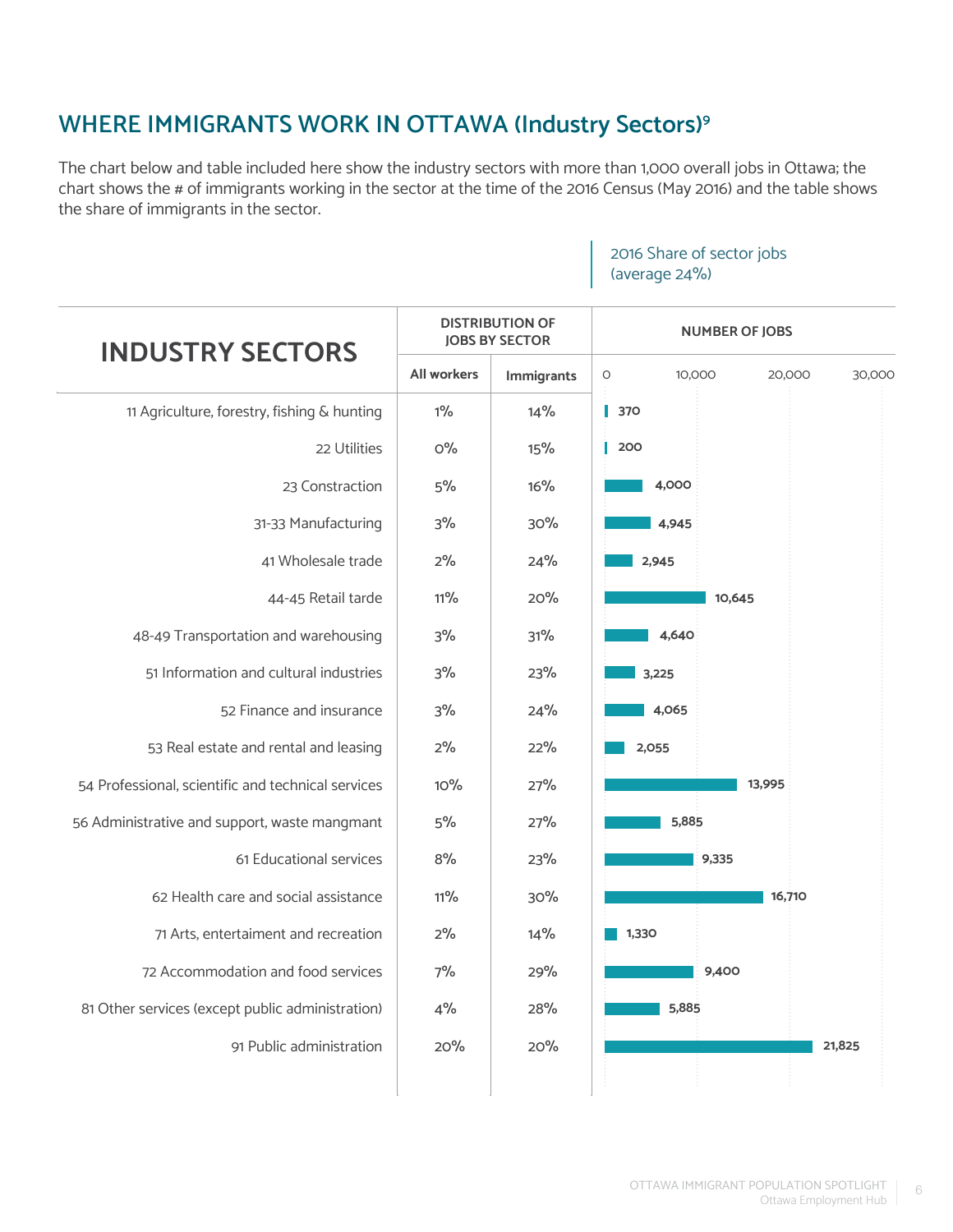# **WHAT IMMIGRANTS DO IN OTTAWA (Occupations)10**

These figures show # and share of immigrant workers by occupation group at the time of the 2016 Census (where occupation group was identifiable).

#### 2016 Share of occupation group jobs (average 24%)

| 10,000<br>20,000 | 30,000                |
|------------------|-----------------------|
| 12,435           |                       |
|                  | 18,520                |
|                  | 20,410                |
| 11,213           |                       |
| 18,595           |                       |
| 3,180            |                       |
|                  | 26,835                |
| 8,110            |                       |
| 485              |                       |
| 1,785            |                       |
|                  | <b>NUMBER OF JOBS</b> |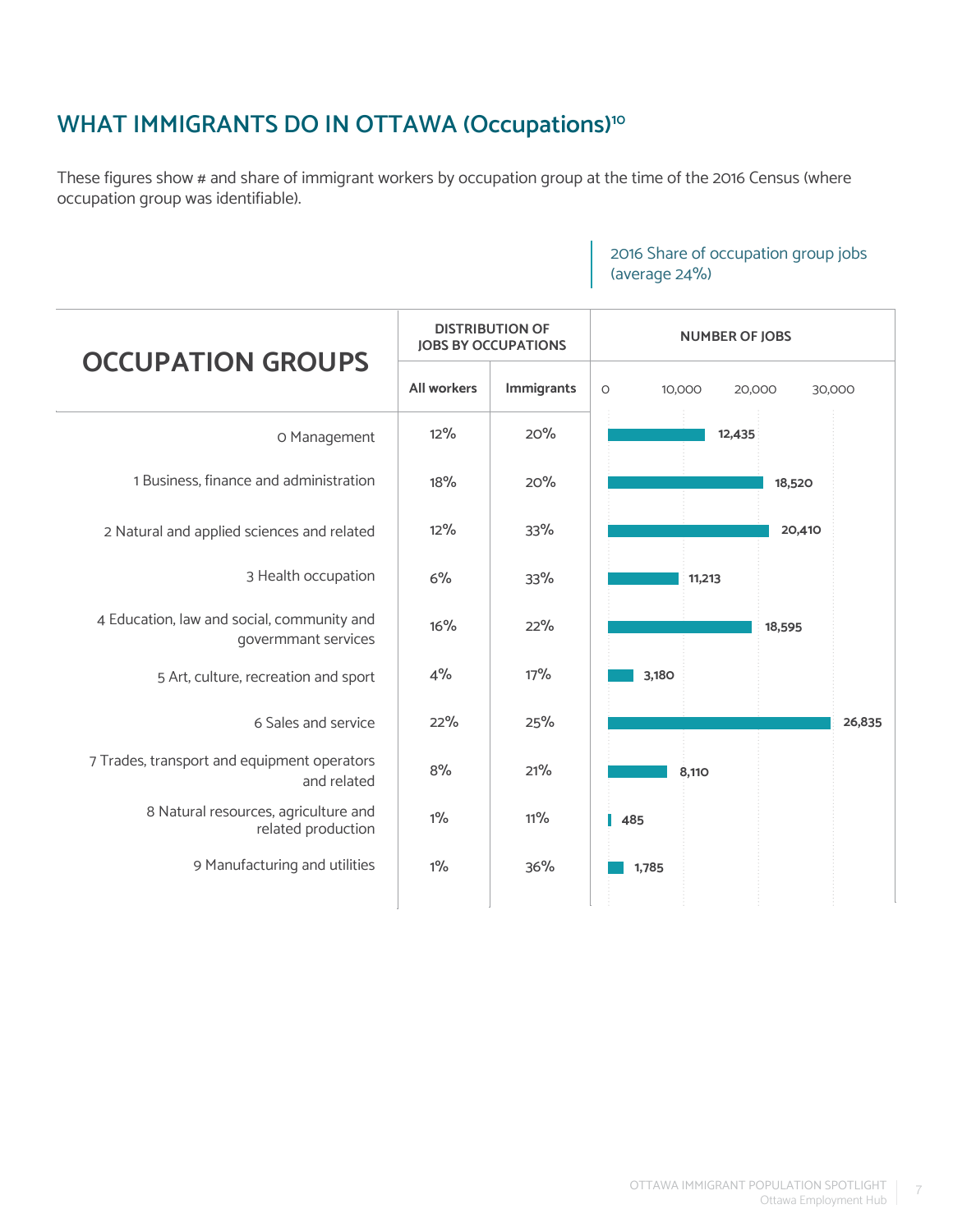# **2017 INTENDED OCCUPATIONS OF NEW PERMANENT RESIDENTS<sup>11</sup>**

#### Newly admitted permanent residents that specified an intended occupation in 2017 (note that this data does not include Refugees)

| <b>TOP TEN Intended Occupations (Ottawa)</b>                       | Number of new permanent<br>residents intending to work |    |
|--------------------------------------------------------------------|--------------------------------------------------------|----|
| Computer programmers & interactive media developers                |                                                        | 80 |
| Information systems analysts and consutants                        |                                                        | 75 |
| Electrical and electronics engineers                               |                                                        | 50 |
| University professors and lecturers                                |                                                        | 40 |
| Computer engineers (except software engineers and designers)       |                                                        | 35 |
| Electrical and electronics engineering technologists & technicians |                                                        | 30 |
| User support technicians                                           |                                                        | 30 |
| Administrative assistants                                          |                                                        | 25 |
| Retail and wholesale trade managers                                |                                                        | 20 |

#### **Skill level of intended occupation (2017)**

#### **Of those who plan to work:**

- **• 11%** plan to work in a Managerial position
- **• 61%** plan to work in a Skill Level A occupation (usually requires university education)
- **• 26%** plan to work in a Skill Level B occupation (usually requires college education or apprenticeship training)
- **• 2%** plan to work in a Skill Level C occupation (usually require secondary school and/or occupation-specific training)
- **• None** plan to work in a Skill Level D occupation (onthe-job training is all that is required)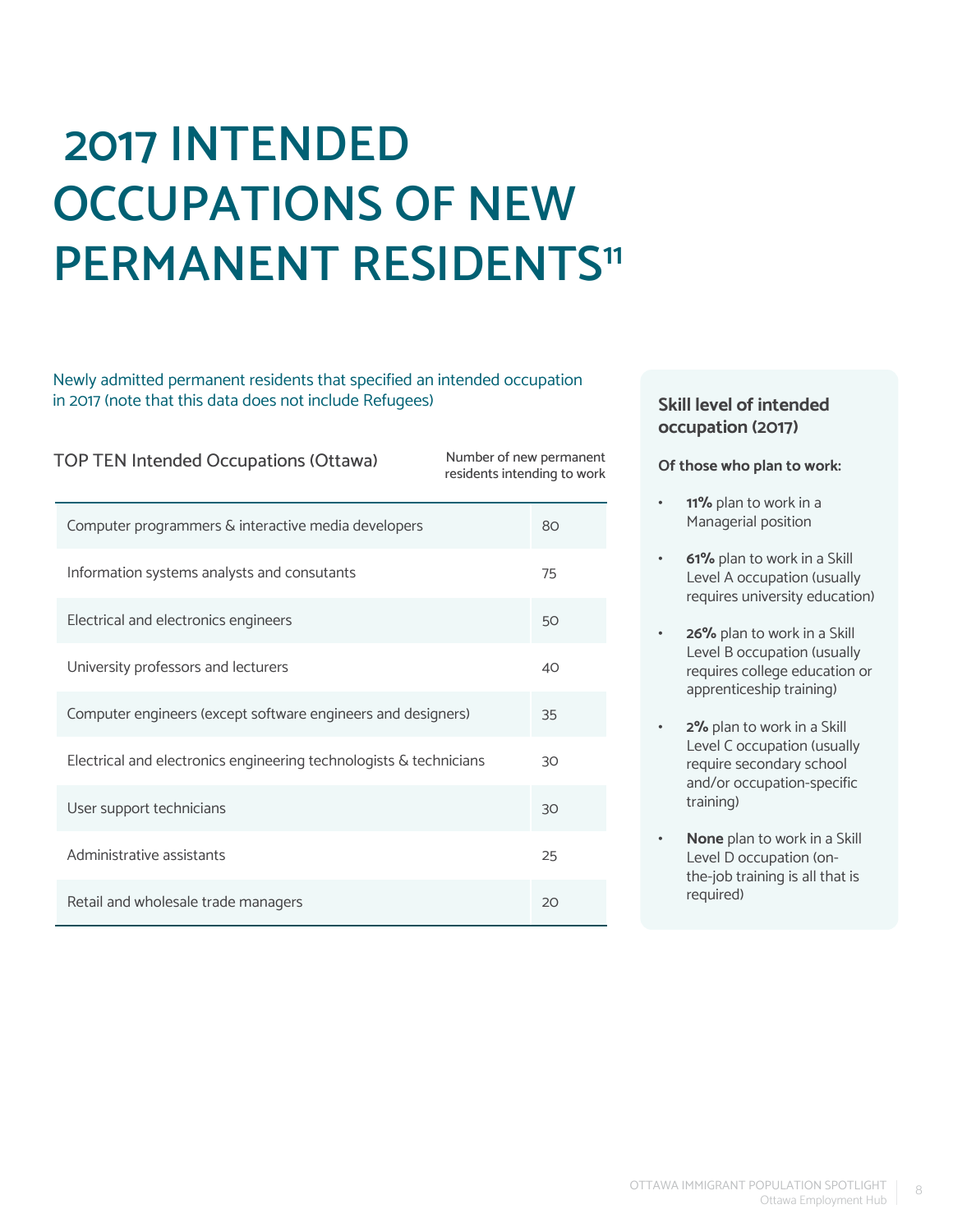# **2016 IMMIGRANT EMPLOYMENT (by Occupation)12**

| of immigrants | <b>Highest number</b>                                                        | <b>Highest share of immigrants</b><br>*occupations with 500+ overall jobs |     |
|---------------|------------------------------------------------------------------------------|---------------------------------------------------------------------------|-----|
| 3,625         | Information systems analysts<br>and consultants                              | Electronics assemblers,<br>fabricators, inspectors & testers              | 79% |
| 3,430         | Light duty cleaners                                                          | Taxi and limousine<br>drivers and chauffeurs                              | 72% |
| 3,275         | Nurse aides, orderlies and<br>patient service associates                     | Nurse aides, orderlies and<br>patient service associates                  | 60% |
| 3,270         | Retail salespersons                                                          | Light duty cleaners                                                       | 55% |
| 2,965         | Computer programmers &<br>interactive media developers                       | Software engineers & designers                                            | 51% |
| 2,885         | Software engineers &<br>designers                                            | Pharmacists                                                               | 51% |
| 2,605         | Food counter attendants,<br>kitchen helpers & related<br>support occupations | Estheticians, electrologists and<br>related occupations                   | 50% |
| 2,255         | Retail & wholesal trade<br>managers                                          | Dentists                                                                  | 49% |
| 2,235         | Registered nurses and<br>registered psychiatric nurses                       | University professors and<br>lecturers                                    | 46% |
| 1,955         | Administrative officers                                                      | Computer engineers (except<br>software engineers & designers)             | 46% |

#### **Occupations with the most immigrants**

- Information systems analysts and consultants top the list with 3,625 immigrants.
- 3 of the top 10 occupations fall in the Sales & service category; 3 fall in Natural & applied sciences

#### **Highest share of immigrants**

- Immigrants hold 79% of Electronics assemblers, fabricators, inspectors & testers jobs.
- Occupations split between low paying and highly skilled, perhaps reflecting immigration policy around refugees and skilled workers.
- Those in bold made both lists.

# **OTHER WORKFORCE COMPARATORS OF INTEREST:**

- Immigrant workers are more likely than the overall employed workforce to use public transportation to get to work (24% vs. 20%)
- Immigrant workers are more likely to be self-employed (10% vs. 8%)
- Immigrant workers are slightly less likely to work full year, full time (51% of employed immigrants vs. 55% of overall employed)
- Immigrant workers are less likely to regularly use both official languages in the workplace (17% vs. 27%)
- Immigrant workers have a lower average annual income (\$49,441 vs. \$52,798)

# **QUICK EMPLOYED WORKFORCE FACTS13**

- **• 24%** use public transportation to get to work
- **• 10%** are self-employed
- **• 51%** work full year, full time
- **• 17%** use both English and French regularly at work
- **• \$49,441** average annual income